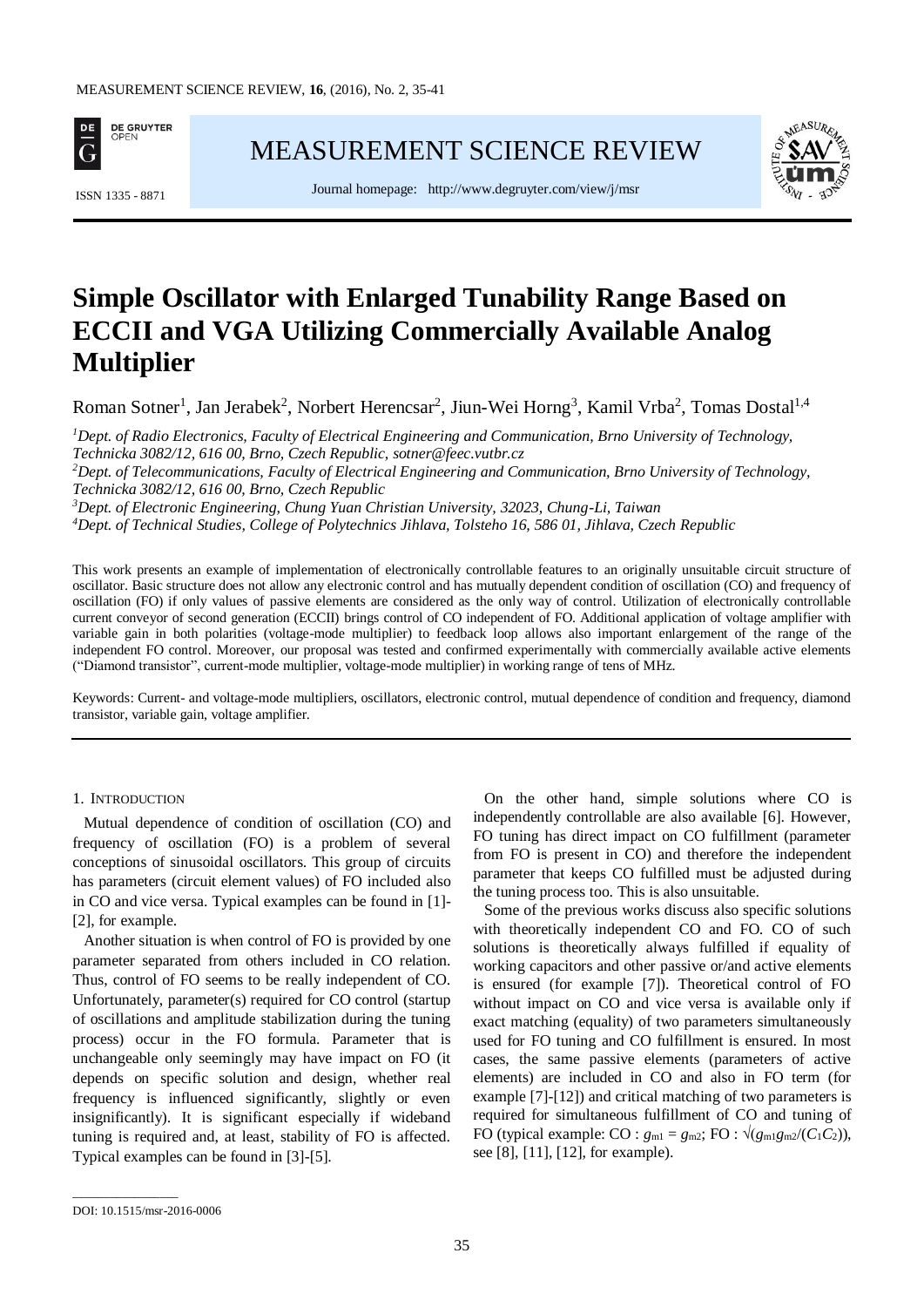Unfortunately, startup of oscillations requires slight inequality of both parameters in CO relation which can be theoretically preserved during the FO tuning. In addition, CO driving is required in real situation for amplitude stabilization during the tuning process ([13] and references cited therein) and additional independent parameter suitable for this operation is not available in this kind of solution. Thus, CO and FO are mutually dependent also in this case. This dependence is not so obvious but it is caused by problematic matching (and driving) of two suitable parameters serving for FO control and CO fulfillment simultaneously. It is a common problem of very simple solutions having low number of active elements. This drawback is typical also for some of the simple or complex third- or higher-order systems (selected solutions available for example in [14]-[17]).

Some of the above discussed circuits were designed in order to be very simple (minimal number of active and passive elements) and to provide linear control of FO ([10], [12] for example). However, lack of independently controllable parameter for CO control complicates their practical utilization. Very simple oscillator solutions (up to two simple active elements) usually offer only nonlinear control of FO (if CO and FO are really independent). Some types of the nonlinearly controllable oscillators have also minimal available FO [3]-[5] given by special relation in numerator of FO equation. Some realizations have even more unsuitable equation for FO, where FO control is quite limited even by two borders [4]. Important goal of this paper is to show that slight modification of these simple solutions could bring significant improvements.

|  |  | Table 1. Comparison of recently published tunable oscillators. |
|--|--|----------------------------------------------------------------|
|  |  |                                                                |

| Reference | active/passive<br>Number of<br>elements | type/technology<br>Construction | FO range [MHz] | tunable range $\text{[mV}_{\text{p-p}}\text{]}$<br>Amplitude change in | THD range [%]                  | Approximate power<br>consumption [mW] | AGC type                 | Parameter for FO<br>control | <b>Extension of tunability</b><br>range by special form<br>of FO |
|-----------|-----------------------------------------|---------------------------------|----------------|------------------------------------------------------------------------|--------------------------------|---------------------------------------|--------------------------|-----------------------------|------------------------------------------------------------------|
| $[3]$     | 3/4                                     | discrete                        | $0.6 - 2.2$    | $\rm N/A$                                                              | $0.4 - 0.9$                    | 250                                   | internal<br>nonlinearity | $\boldsymbol{B}$            | No                                                               |
| $[4]$     | 2/4                                     | discrete                        | $0.3 - 1.8$    | N/A                                                                    | $0.3 - 10$                     | 180                                   | manual<br>adjusting      | $\boldsymbol{B}$            | N <sub>o</sub>                                                   |
| $[5]$     | 2/3                                     | <b>CMOS</b>                     | $0.6 - 2.5$    | $350 - 410$                                                            | 0.8                            | N/A                                   | internal<br>nonlinearity | $g_{\rm m}$                 | N <sub>o</sub>                                                   |
| [10]      | 1/2                                     | CMOS                            | N/A            | N/A                                                                    | 2.9                            | N/A                                   | N/A                      | $R_{\rm X}$                 | $\overline{No}$                                                  |
| $[11]$    | 3/2                                     | N/A                             | N/A            | N/A                                                                    | N/A                            | N/A                                   | N/A                      | $g_{\rm m}$                 | No                                                               |
| $[12]$    | 1/2                                     | <b>BJT</b>                      | N/A            | N/A                                                                    | $\rm N/A$                      | N/A                                   | internal<br>nonlinearity | $g_{\rm m}$                 | N <sub>o</sub>                                                   |
| $[13]$    | 2/5                                     | CMOS/discrete                   | $0.3 - 8.0$    | $180 - 240$                                                            | $0.3 - 5$<br>$(0.3 - 0.5)^*$   | 450                                   | inertial<br>$\rm{AGC}$   | B, A                        | N <sub>o</sub>                                                   |
| $[14]$    | $2 - 4/2 - 4$                           | <b>CMOS</b>                     | up to $69.0$   | $200 - 500$                                                            | $0.2 - 2.8$                    | N/A                                   | inertial<br><b>AGC</b>   | $g_{\rm m}$                 | No                                                               |
| $[15]$    | 3/3                                     | <b>CMOS</b>                     | $0.1 - 4.0$    | $500 - 1700$<br>$0 - 3000$                                             | >1                             | N/A                                   | el. resistor             | $g_{\rm m}$                 | No                                                               |
| $[16]$    | 3/3                                     | <b>CMOS</b>                     | $0.03 - 0.09$  | N/A                                                                    | up to 2.6                      | $\overline{4}$                        | N/A                      | $g_{\rm m}$                 | No                                                               |
| $[17]$    | 3/5                                     | <b>CMOS</b>                     | $4.0 - 9.0$    | N/A                                                                    | $0.5 - 1.8$                    | N/A                                   | N/A                      | $\overline{R}$              | $\overline{No}$                                                  |
| $[26]$    | 1/4                                     | <b>CMOS</b>                     | $1.3 - 7.4$    | $50 - 60$<br>$60 - 90$                                                 | $0.5 - 3.8$                    | $5.8 -$<br>6.8                        | inertial<br>$\rm{AGC}$   | $g_{\rm m}/R_{\rm X}$       | N <sub>o</sub>                                                   |
| $[27]$    | 2/2                                     | discrete                        | $0.5 - 1.8$    | $600 - 700$<br>$700 - 750$<br>$950 - 1150$                             | $0.5 - 1$                      | $\rm N/A$                             | inertial<br>AGC          | $g_{\rm m}/R_{\rm X}$       | No                                                               |
| prop.     | $2/4$                                   | discrete                        | $3.7 - 27.1$   | $175 - 205$                                                            | $0.2 - 3.7$<br>$(0.2 - 1.5)^*$ | 300                                   | inertial<br>AGC          | $\boldsymbol{A}$            | Yes                                                              |

\*in slightly reduced bandwidth

 $B$  – current gain controllable by DC voltage

*A* – voltage gain controllable by DC voltage

 $R_X$  – control of internal resistance of current input terminal by DC bias current

*R* – passive resistance value change

 $g_m$  – transconductance controllable by DC bias current

N/A – not available, not tested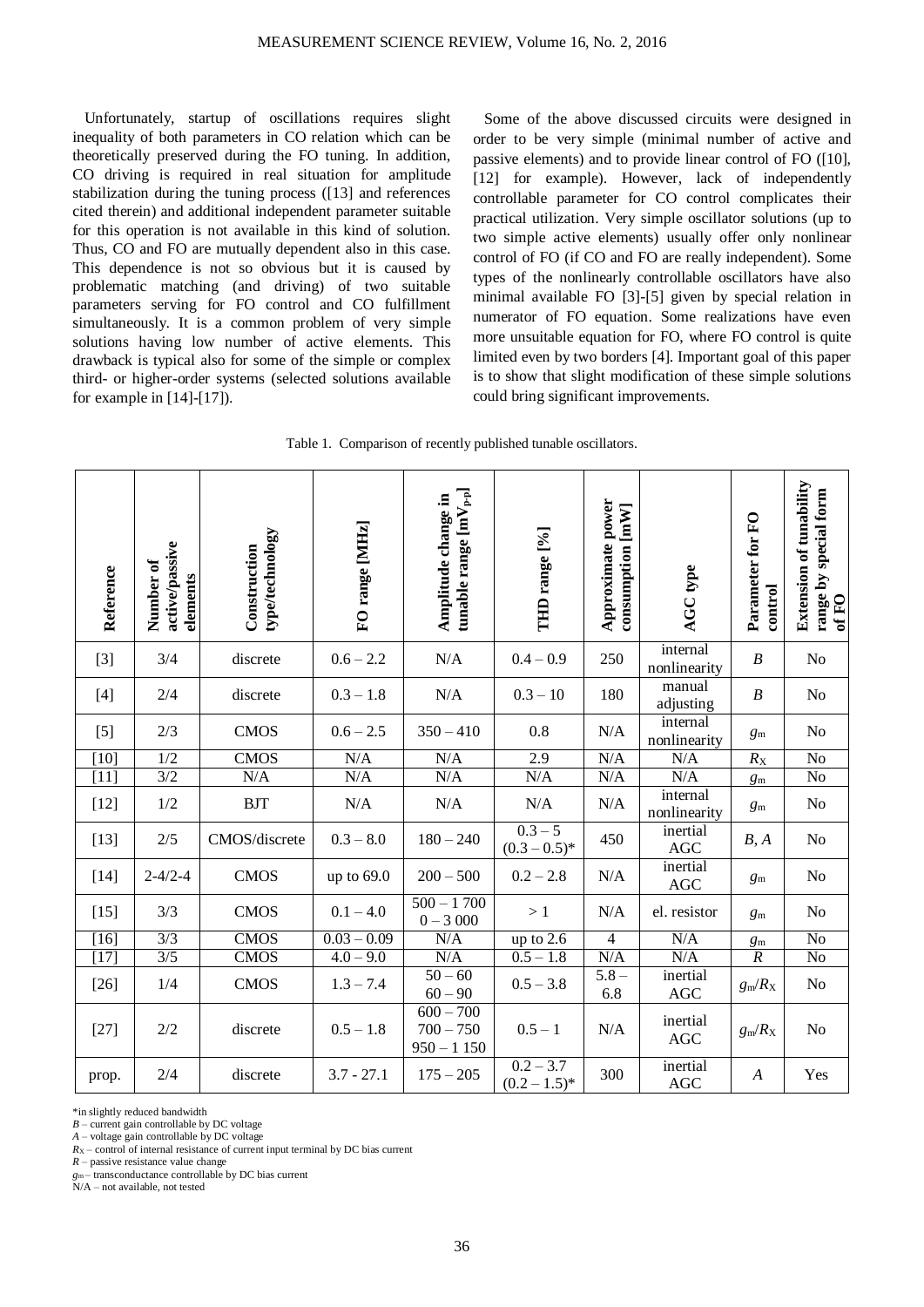Detailed qualitative comparison of previously reported related works is given in Table 1. It can be seen that only circuits in ref. [14] have better frequency features. However, in accordance with the results in [14], produced signals significantly change level during the tuning process and the structures with the best performances have more active devices (without considering AGC loop) than the solution presented in this paper. Higher power consumption of discrete active devices utilized in our circuit is the cost for utilization of commercially available devices based on BJT and technology target on great dynamical range and great linearity. It allows production of output signal level in hundreds of  $mV_{p-p}$  in comparison to many CMOS solutions (highly nonlinear and with limited output swing to several tens of mV or  $\mu$ V in many cases) presented in literature. It is worth mentioning that none from the compared and other known solutions in literature utilizes additional tunability extension in nonlinearly tunable oscillators by both polarities of voltage gain available in simple voltage multiplier presented in the frame of the VGA structure used in this oscillator.

Presented example shows that some initially unsuitable solutions (with mutually dependent CO and FO given by passive elements in many cases) for electronically adjustable applications can be also modified to perform better. This modification consists only of additional feedback loop. Alternate polarity of gain in this loop brings extension of the range of FO control that was originally not possible and similarly simple circuits [3]-[5] have limit at the low corner of FO range (FO cannot be tuned from zero in ideal case).

This paper focuses on implementation of electronic control to a simple type of the second-order harmonic oscillator, where independent (or even electronic) control of CO and FO is not possible in initial state. However, implementation of controlled current and voltage gains helps to control CO and FO independently. It also directly prepares for amplitude stabilization by a quite simple amplitude automatic gain control circuit (AGC).

The paper is organized as follows: Reasons for this research and improvements in this area of simple oscillators and explanation of situation are given in the introductory section. Next chapter deals briefly with the principle of active elements used in our design. Proposal of the controllable oscillator is discussed in section 3. Real behavior and experiments are given in chapter 4 and finally, concluding remarks are in section 5.

# 2. INTRODUCTION TO THE PRINCIPLE OF USED ACTIVE **ELEMENTS**

Basic ideal principles of used active elements are explained in Fig.1. and the following text. The function of electronically controllable current conveyor of second generation (ECCII+)  $[18]$ - $[20]$  (Fig.1.a)) is described by quite common and simple equations (in ideal case):  $V_Y = V_X$ ,  $I_Y = 0$ ,  $I_{Z+} = BI_X$ . The current gain between X and Z ports (*B*) is adjustable by DC voltage  $(V_{\text{SETB}})$  and voltage gain (transfer) from Y to X port is fixed (equal to 1). Variable

Gain Amplifier (VGA) in Fig.1.b) with gain (*A*) controllable by DC voltage  $V_{\text{SETA}}$  in both polarities was constructed by high-speed voltage-mode four-quadrant multiplier that contains also additional summing point. Detailed connection of multiplier (AD835 in our case) as amplifier with  $\pm A$  is shown in Fig.1.c). Transfer function of the amplifier has the form:

$$
\pm A = \pm V_{SETA} \left( \frac{R_{f1} + R_{f2}}{R_{f2}} \right), \tag{1}
$$



Fig.1. Principles of used active elements: a) ECCII+, b) variable gain amplifier, c) detailed application of multiplier as VGA.

c)

### 3. OSCILLATOR PROPOSAL

Our goal is to not show a fully linearly controllable and multiphase type of oscillator. Instead we want to discuss useful application of the voltage mode multiplier in oscillator structure that is not normally suitable for electronic control. Structure shown in Fig.2. employs ECCII, two resistors and two grounded capacitors. It has no capability of electronic control of FO. When using classical positive current conveyor of second generation (CCII+) [21], [22], CO and FO are mutually dependent and the solution is not really suitable for practice. In our case, CO is adjustable by current gain *B* of the ECCII. In addition, control by passive elements is also not possible due to their mutual appearance in equations for FO and CO.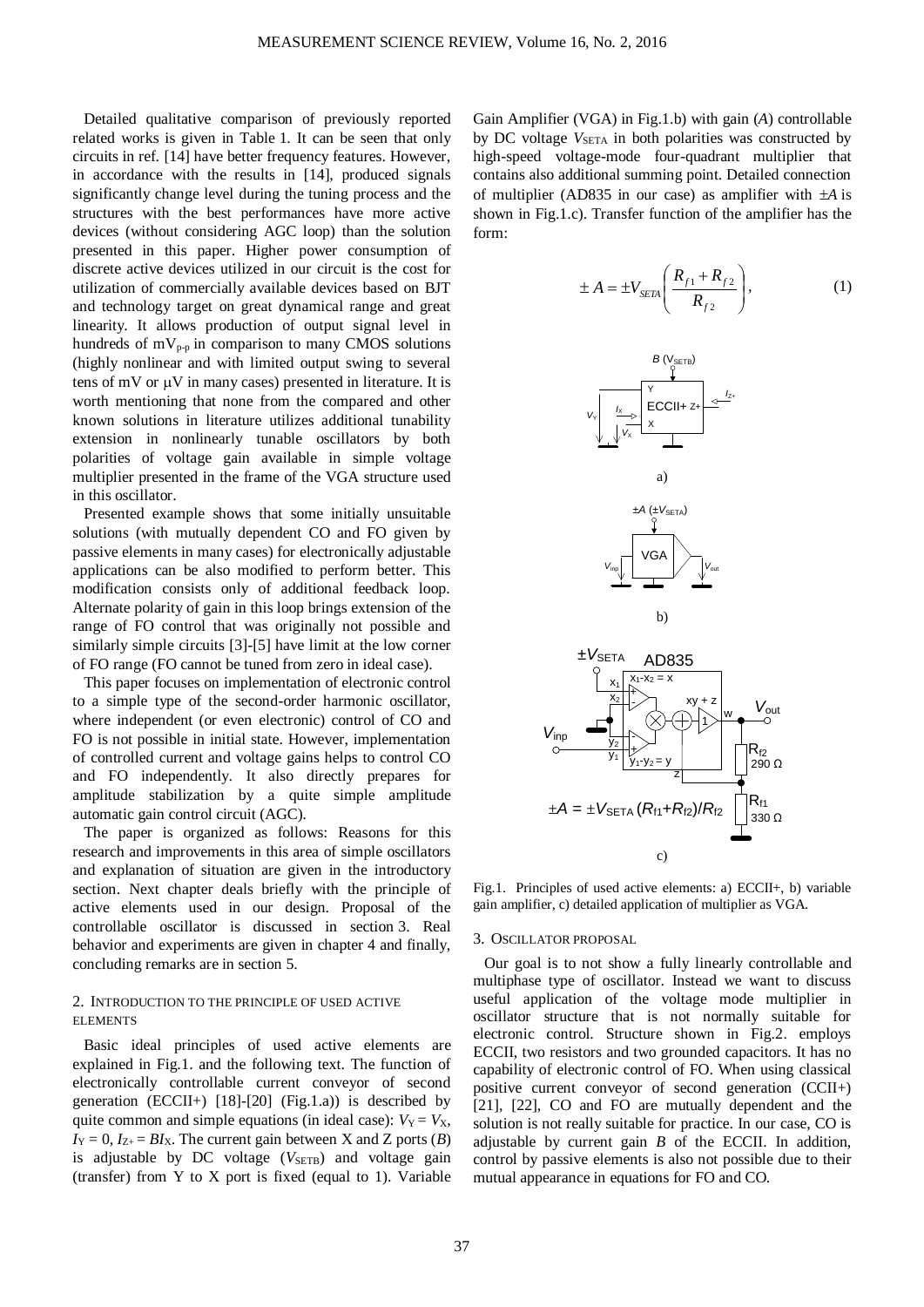

Fig.2. Simple single ECCII-based oscillator.

Characteristic equation of the circuit in Fig.2. has the following form:

$$
s^{2} + \frac{R_{1}C_{1} + R_{2}C_{2} - R_{2}C_{1}B}{R_{1}R_{2}C_{1}C_{2}}s + \frac{1}{R_{1}R_{2}C_{1}C_{2}} = 0.
$$
 (2)

Initial circuit in Fig.2. is a good starting point for our modification, which consists of insertion of an additional voltage gain *A* (one active device to the circuit, VGA connected as in Fig.1.c). Resulting circuit has independently adjustable FO and CO by electronically controllable parameters. The number of passive elements remains the same, only resistors are floating as is obvious from Fig.3.



Fig.3. Proposed modification of circuit from Fig.2. to fully and independently controllable oscillator.

Characteristic equation is modified from (2) to:

$$
s^{2} + \frac{R_{1}C_{1} + R_{2}C_{2} - R_{2}C_{1}B}{R_{1}R_{2}C_{1}C_{2}}s + \frac{1 \pm A}{R_{1}R_{2}C_{1}C_{2}} = 0, \qquad (3)
$$

where CO and FO are as follows:

$$
B \ge \frac{R_1 C_1 + R_2 C_2}{R_2 C_1},
$$
\n(4)

$$
\omega_0 = \sqrt{\frac{1 \pm A}{R_1 R_2 C_1 C_2}} = \sqrt{\frac{1 \pm V_{\text{SETA}} \left(\frac{R_{f1} + R_{f2}}{R_{f2}}\right)}{R_1 R_2 C_1 C_2}}.
$$
 (5)

Gain polarity of the voltage amplifier can be considered as positive only  $(+A)$ . In this case, FO has lower limit given by 1 (for  $A = 0$ ) in numerator, as we can see from equation (5). Therefore, FO cannot be equal to 0 in ideal case. This fact also reduces frequency range of FO control. Due to root square, FO is not controllable linearly. But this is an obvious problem in such a simple circuit. Utilization of standard VGA, for example VCA810 [23], LMH6505 [24], leads to reduced FO control range. Fortunately, high-speed analog multiplier (AD835 [25]) applied as VGA in our case allows simultaneous change of gain polarity (±*A*), which seems to be very beneficial in this application. It offers enlargement of FO control (below 1 in numerator of (5)) with limit of  $A > -1$ .

Relation between nodal voltages on both capacitors is:

$$
\frac{V_{C2}}{V_{C1}} = \frac{R_1 A - R_2 B}{R_1 - R_2 B + s C_2 R_1 R_2}.
$$
 (6)

It indicates that FO control by *A* has direct impact on one generated amplitude  $(V_{C2})$  and compensation changes of gain in the structure for CO control (amplitude stabilization) by *B* also cause impact on phase shift. Therefore, similar simple oscillators are not suitable for tunable multiphase/quadrature signal generation, with some exceptions [26], [27]. Nevertheless, this solution is sufficient for single-output oscillator type (output voltage on *C*1) with mutually independent CO a FO.

## 4. REAL BEHAVIOR AND EXPERIMENTAL VERIFICATION

Real solution of the oscillator from Fig.3. can be formed by commercially available devices as shown in Fig.4. We have to use ECCII- type (EL2082 [28]) and current inverter formed by "Diamond circuit", well-known as "Diamond transistor" (DT) OPA860 [29], because ECCII+ is not directly available. Voltage buffer (subpart of OPA860) connected to the node with  $C_1$  ensures low-impedance voltage output for measurement purposes. AGC is also implemented in this real solution shown in Fig.4.

Our aim is to design an oscillator operating in range of tens of MHz (used active elements allow it). Thus, working capacitors and resistors with very low values were selected  $(C_1 = C_2 = C = 33 \text{ pF}, R_1 = 120 + 95 \Omega \text{ and } R_2 = 220 \Omega$ ), where  $R_1$  includes internal resistance of terminal X of ECCII (95 Ω) [28]. High-frequency design requires the best knowledge of all parasitic influences. Non-ideal model of the oscillator with important parasitic features is shown in Fig.5. The most important are parasitic capacitances in nodes, because they have values comparable with working capacitors. Therefore, their impact is substantial and they cause a very large difference between ideal and real FO. They are formed by capacitances of terminals of active elements [25], [28], [29] and also by PCB capacitances and parasitic feedback crosstalks. Thus, we expect them to be  $\sim$ 20 pF. Estimated values are noted in Fig.5. (purple color). FO in influenced (real) case can be calculated as:

$$
\omega_0' = \sqrt{\frac{AR_{p1}R_{p2} + R_{p1}R_{p2} + R_1'R_2 + R_{p1}R_2 - BR_{p2}R_2}{R_1'R_2R_{p1}R_{p2}C_1'C_2'}}
$$
 (7)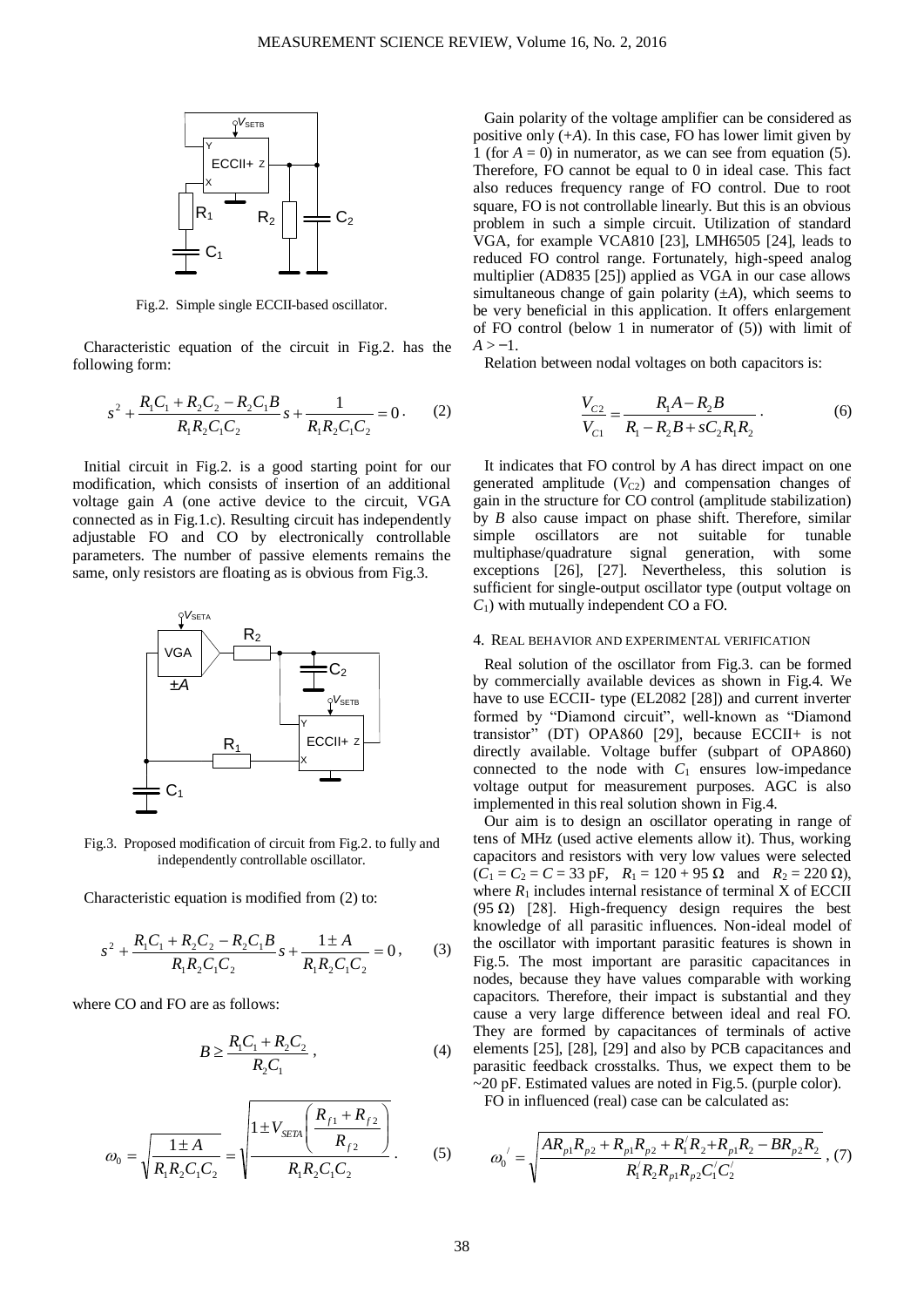and real CO has the form:

$$
B \ge \frac{R_{p1}R_{p2}\left(R_1C_1' + R_2C_2'\right) + R_1R_2\left(R_{p1}C_1' + R_{p2}C_2'\right)}{R_2R_{p1}R_{p2}C_1'}.
$$
 (8)

CO actually influences FO in real case, see (7). Fortunately, impact of negative term  $-BR_{p2}R_2$  is significantly lower than term  $AR_{p1}R_{p2}$ . Therefore, its influence on FO is significant only for very low *A* or for large change of *B* while *A* is constant (not allowed by AGC).



Fig.4. Real circuit for experimental tests.



Fig.5. Model for estimation of parasitic influences in the structure of oscillator.

Ideal range of tunability (for discussed ideal values of *R*, *C*) and *A* in range from  $-0.94$  to 3.71 (*V<sub>SETA</sub>* from  $-0.44$  to 1.74 V) was calculated from 5.4 to 48.2 MHz. Results are shown in Fig.6. Estimation of FO range, based on analysis of model in Fig.5., was provided from a full representation of real FO (7). It provides range of FO from 3.3 to 30.6 MHz. FO range from 3.7 to 27.1 MHz was obtained from experimental measurements (setup was shown in Fig.4.). Overlying of estimated and measured trace in Fig.6.

occurs for  $C_{p1} = C_{p2} = 25$  pF in (7). If gain *A* was available only in positive polarity, tunability range would be restricted only to 12–27 MHz. Note: We used RIGOL DS1204B oscilloscope and HP4395A spectrum analyzer. Condition of oscillation is ideally fulfilled for  $B = 2$  (in case of equal C and *R* as stated above). However, as we can see in Fig.7.,  $V_{\text{SETB}}$  (practically equal to gain *B*, see [28]) indicates that the gain changes during the tuning process as was explained in [13].



Fig.6. Dependence of FO on: a) voltage gain *A* – comparison, b) DC control voltage  $V<sub>SETA</sub>$ .



Fig.7. Dependence of  $V_{\text{SETB}} \cong B$  (actually CO) on FO.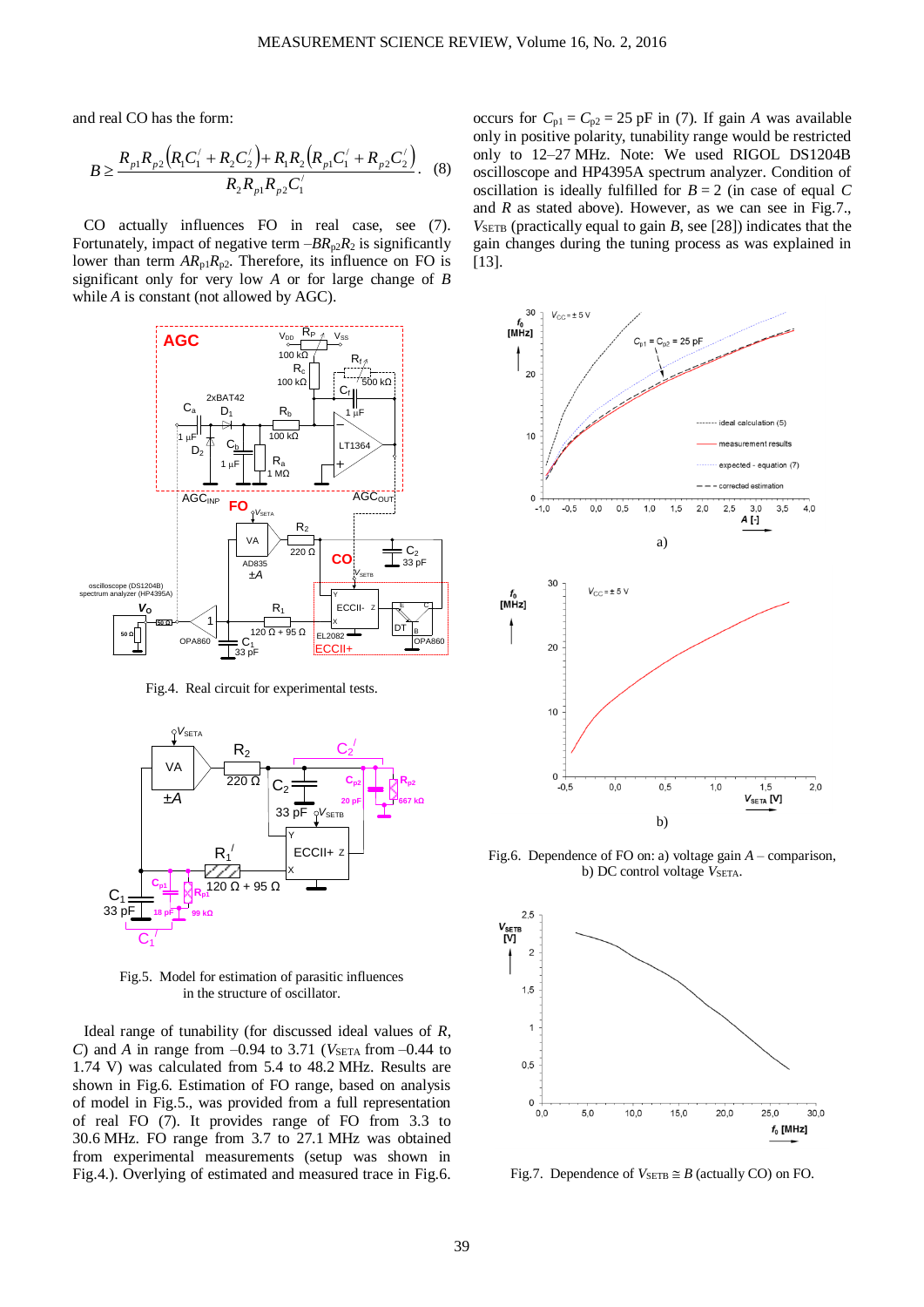

Fig.8. Dependence of output voltage on FO.



Fig.9. Dependence of THD on FO.



Fig.10. Frequency spectrum for two selected frequencies: a) 10 MHz, b) 20 MHz.

Fig.8. shows the dependence of output voltage  $(V_{C1})$  on FO and Fig.9. indicates total harmonic distortion (THD), both in the observed range of FO. Higher THD (above 1 %) is given by low and limited dynamical range of AD835 [25] and nonlinearity (DC transfer characteristic) of active device itself (second and third harmonic components at the output of AD835 are suppressed by 40 dB only for very high frequencies).

Exemplary spectrum analysis results are shown in Fig.10. for two selected frequencies of oscillation: 10 MHz  $(V_{\text{SETA}} = -0.16 \text{ V}, A = -0.34)$  and 20 MHz ( $V_{\text{SETA}} = 1.74 \text{ V},$  $A = 3.71$ .

#### 5. CONCLUSION

Proposed oscillator offers interesting features for highfrequency design despite the lack of multiphase outputs. However, this feature is not commonly available in case of very simple circuits utilizing only basic elements (with respect to many still hypothetical structures [30]). Output level slightly fluctuates but change of output peak-to-peak voltage in observed range of FO (3.7−27.1 MHz) is maximally 30 mV. THD varies between 0.2–3.7 %. Higher values are given especially by internal nonlinearity of AD835 (indicated in datasheet [25]), inappropriate time constant of AGC that is insufficient for very low and high FO (corners of tunability range) and achievement of limits of gain slope *B* (EL2082), see Fig.7. THD achieving maximally 1.5 % is allowed in narrower range (7-20 MHz) of FO change. Both polarities of DC control voltage  $V_{\text{SETA}}$ (utilization of voltage multiplier) allow important extension of FO control in comparison to single polarity control of gain *A* (only FO range from 12 to 27.1 MHz allowed for single/positive polarity of *A*). Power consumption is quite high in discrete solution (hundreds of mW).

Parasitic analysis of real influences in the circuit is highly required for working capacitors below 100 pF. Results show that estimation is quite problematic and minimal deviation of expected and real values (combined with fabrication tolerances of active and passive elements) can be very large. In conclusion we can see that commercially available devices are really able to overcome the border of 10 MHz. Therefore, we can utilize them sufficiently for behavioral modeling of complex devices and systems [31], [32] operating in these bands. High-frequency features predetermine the proposed circuit, for example, as an easily tunable signal source in short wave and medium wave transmitters with amplitude or frequency modulation or digital amplitude keying.

#### ACKNOWLEDGMENT

Research described in the paper was supported by Czech Science Foundation project under No. 14-24186P.

#### **REFERENCES**

[1] Soliman, A.M. (1998). Novel oscillators using current and voltage followers. *Journal of the Franklin Institute*, 335 (6), 997-1007.